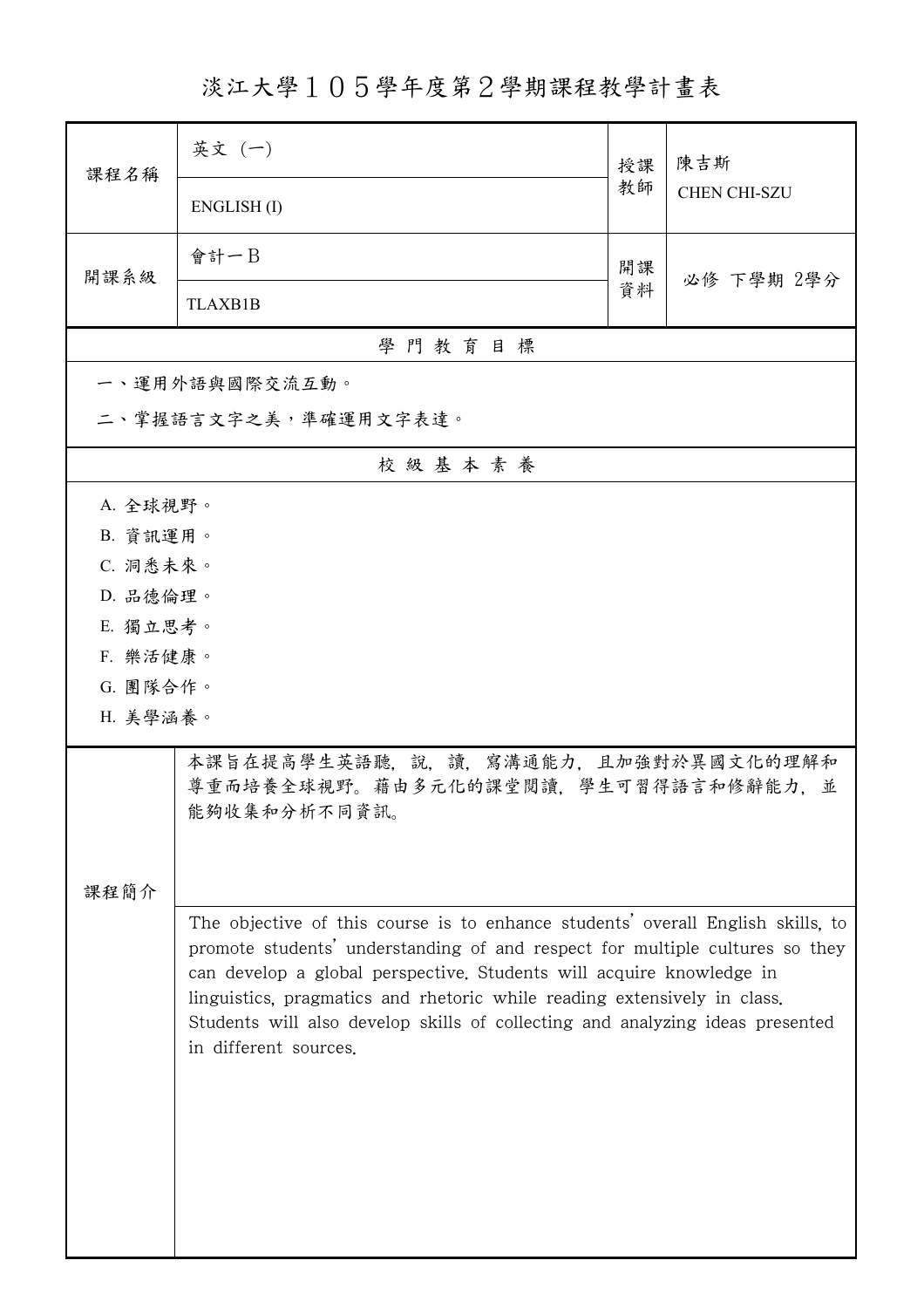本課程教學目標與目標層級、校級基本素養相關性 一、目標層級(選填): (一)「認知」(Cognitive 簡稱C)領域:C1 記憶、C2 瞭解、C3 應用、C4 分析、 C5 評鑑、C6 創造 (二)「技能」(Psychomotor 簡稱P)領域:P1 模仿、P2 機械反應、P3 獨立操作、 P4 聯結操作、P5 自動化、P6 創作 (三)「情意」(Affective 簡稱A)領域:A1 接受、A2 反應、A3 重視、A4 組織、 A5 內化、A6 實踐 二、教學目標與「目標層級」、「校級基本素養」之相關性:

 (一)請先將課程教學目標分別對應前述之「認知」、「技能」與「情意」的各目標層級, 惟單項教學目標僅能對應C、P、A其中一項。

 (二)若對應「目標層級」有1~6之多項時,僅填列最高層級即可(例如:認知「目標層級」 對應為C3、C5、C6項時,只需填列C6即可,技能與情意目標層級亦同)。

 (三)再依據所訂各項教學目標分別對應其「校級基本素養」。單項教學目標若對應 「校級基本素養」有多項時,則可填列多項「校級基本素養」。

(例如:「校級基本素養」可對應A、AD、BEF時,則均填列。)

| 序            | 教學目標(中文)                                                                       | 教學目標(英文)                                                                                                                                                                                                                                                                                                                 | 相關性            |        |
|--------------|--------------------------------------------------------------------------------|--------------------------------------------------------------------------------------------------------------------------------------------------------------------------------------------------------------------------------------------------------------------------------------------------------------------------|----------------|--------|
| 號            |                                                                                |                                                                                                                                                                                                                                                                                                                          | 目標層級           | 校級基本素養 |
| $\mathbf{1}$ | 1. 運用英語自我介紹、對話, 提<br>出問題或說出感想。<br>2. 書寫文法正確的英文句子。<br>3. 理解英文文章的大意、組織與<br>用字。   | 1. To help students use<br>English to introduce<br>themselves, carry out a<br>conversation, raise questions,<br>or express opinions.<br>2. To teach how to write<br>grammatically correct<br>sentences in English.<br>3. To help students<br>understand the main idea.<br>organization, and diction of<br>English texts. | C <sub>4</sub> | AH     |
|              | 2 2. 書寫文法正確的英文句子。                                                              | 2. To teach how to write<br>grammatically correct<br>sentences in English.                                                                                                                                                                                                                                               | C <sub>4</sub> | AH     |
|              | 3 3. 理解英文文章的大意、組織與<br>用字。                                                      | 3. To help students<br>understand the main idea.<br>organization, and diction of<br>English texts.                                                                                                                                                                                                                       | C <sub>4</sub> | AH     |
|              | 4 1. 運用英語自我介紹、對話, 提<br>出問題或說出感想。<br>2. 書寫文法正確的英文句子。<br>3. 理解英文文章的大意、組織與<br>用字。 | 1. To help students use<br>English to introduce<br>themselves, carry out a<br>conversation, raise questions.<br>or express opinions.<br>2. To teach how to write<br>grammatically correct<br>sentences in English.<br>3. To help students<br>understand the main idea.<br>organization, and diction of<br>English texts. | C <sub>4</sub> | AH     |
|              |                                                                                |                                                                                                                                                                                                                                                                                                                          |                |        |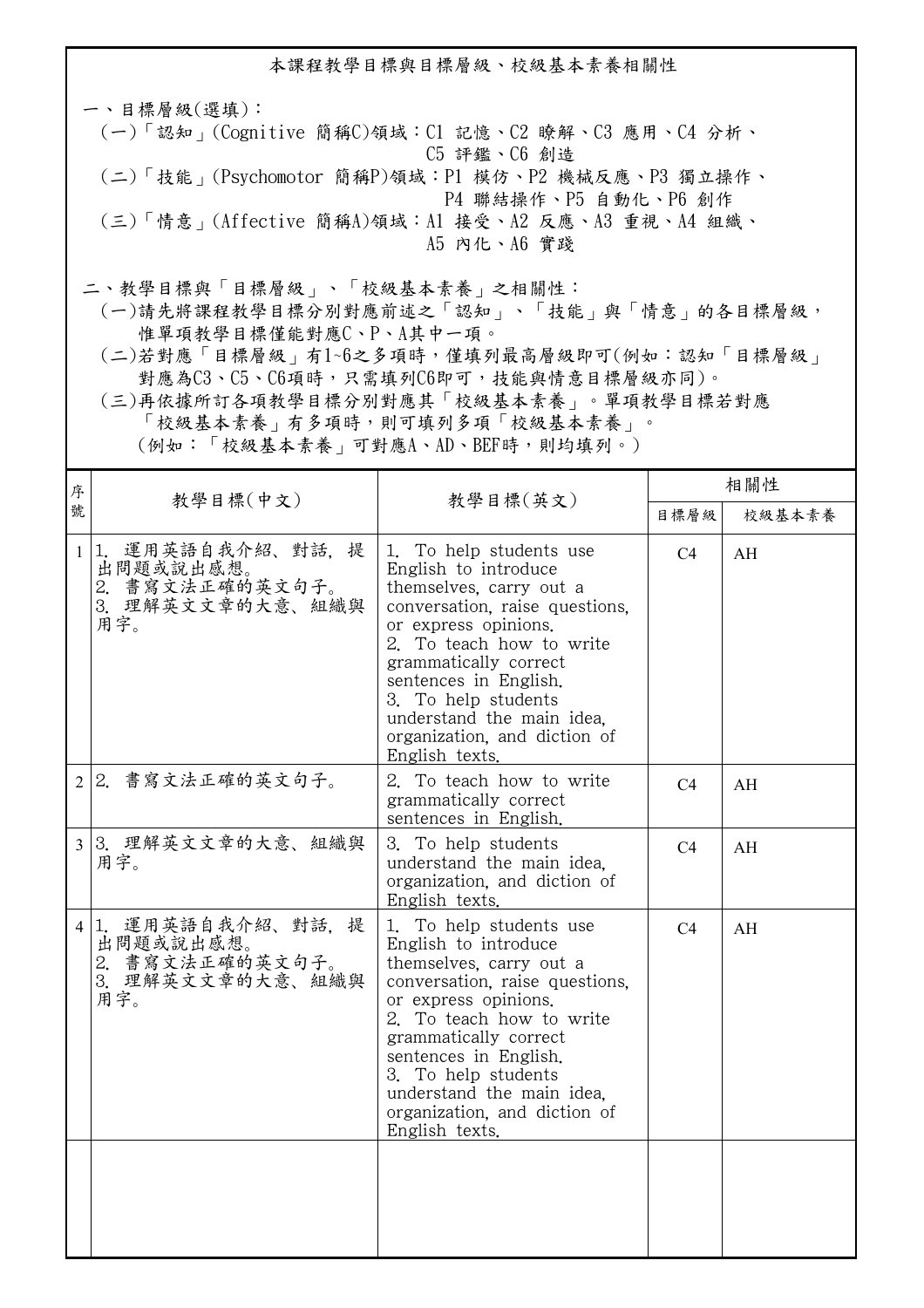| 5              | 1.<br>用字。                                                                         | 運用英語自我介紹、對話、提<br>出問題或說出感想。<br>2. 書寫文法正確的英文句子。<br>3. 理解英文文章的大意、組織與 | 1. To help students use<br>English to introduce<br>themselves, carry out a<br>conversation, raise questions,<br>or express opinions.<br>2. To teach how to write<br>grammatically correct<br>sentences in English.<br>3. To help students<br>understand the main idea.<br>organization, and diction of<br>English texts. | C4             | AH        |
|----------------|-----------------------------------------------------------------------------------|-------------------------------------------------------------------|--------------------------------------------------------------------------------------------------------------------------------------------------------------------------------------------------------------------------------------------------------------------------------------------------------------------------|----------------|-----------|
| 6              |                                                                                   | 1. 運用英語自我介紹、對話, 提<br>出問題或說出感想。                                    | 1. To help students use<br>English to introduce<br>themselves, carry out a<br>conversation, raise questions,<br>or express opinions.                                                                                                                                                                                     | C <sub>4</sub> | AH        |
|                |                                                                                   |                                                                   | 教學目標之教學方法與評量方法                                                                                                                                                                                                                                                                                                           |                |           |
| 序<br>號         |                                                                                   | 教學目標                                                              | 教學方法                                                                                                                                                                                                                                                                                                                     | 評量方法           |           |
| $\mathbf{1}$   | 1.<br>用字。                                                                         | 運用英語自我介紹、對話、提<br>出問題或說出感想。<br>2. 書寫文法正確的英文句子。<br>3. 理解英文文章的大意、組織與 | 講述、討論、賞析                                                                                                                                                                                                                                                                                                                 | 紙筆測驗、上課表現      |           |
| $\mathbf{2}$   |                                                                                   | 2. 書寫文法正確的英文句子。                                                   | 講述、討論、賞析                                                                                                                                                                                                                                                                                                                 | 紙筆測驗、上課表現      |           |
| $\overline{3}$ | 用字。                                                                               | 3. 理解英文文章的大意、組織與                                                  | 講述、討論、賞析                                                                                                                                                                                                                                                                                                                 | 紙筆測驗、上課表現      |           |
| 4              | 1.<br>3.<br>用字。                                                                   | 運用英語自我介紹、對話、提<br>出問題或說出感想。<br>2. 書寫文法正確的英文句子。<br>理解英文文章的大意、組織與    | 講述、討論、賞析                                                                                                                                                                                                                                                                                                                 |                | 紙筆測驗、上課表現 |
| 5              | 1 <sub>1</sub><br>3.<br>用字。                                                       | 運用英語自我介紹、對話,提<br>出問題或說出感想。<br>2. 書寫文法正確的英文句子。<br>理解英文文章的大意、組織與    | 講述、討論、賞析                                                                                                                                                                                                                                                                                                                 |                | 紙筆測驗、上課表現 |
| 6              | 1.                                                                                | 運用英語自我介紹、對話,提<br>出問題或說出感想。                                        | 講述、討論、賞析                                                                                                                                                                                                                                                                                                                 |                | 紙筆測驗、上課表現 |
|                |                                                                                   |                                                                   | 授課進度表                                                                                                                                                                                                                                                                                                                    |                |           |
| 週<br>次         | 日期起訖                                                                              |                                                                   | 內 容 (Subject/Topics)                                                                                                                                                                                                                                                                                                     | 備註             |           |
|                | $106/02/13$ ~<br>106/02/19                                                        | Unit 8                                                            |                                                                                                                                                                                                                                                                                                                          | 實習: Unit 4     |           |
| $\overline{2}$ | $106/02/20$ ~<br>Unit 8 (Continued)<br>106/02/26                                  |                                                                   | Unit 4 (Continued)                                                                                                                                                                                                                                                                                                       |                |           |
| 3              | $106/02/27$ ~<br>02/27 (一) 調整放假; 02/28 (二) 和平紀念日 Unit<br>106/03/05<br>8 Continued |                                                                   | Unit 4 (Continued)                                                                                                                                                                                                                                                                                                       |                |           |
| 4              | $106/03/06$ ~<br>106/03/12                                                        | Unit 9<br>Unit 4 (Continued)                                      |                                                                                                                                                                                                                                                                                                                          |                |           |
| 5              | $106/03/13$ ~<br>106/03/19                                                        | Unit 9 Continued                                                  |                                                                                                                                                                                                                                                                                                                          | Unit 5         |           |
|                |                                                                                   |                                                                   |                                                                                                                                                                                                                                                                                                                          |                |           |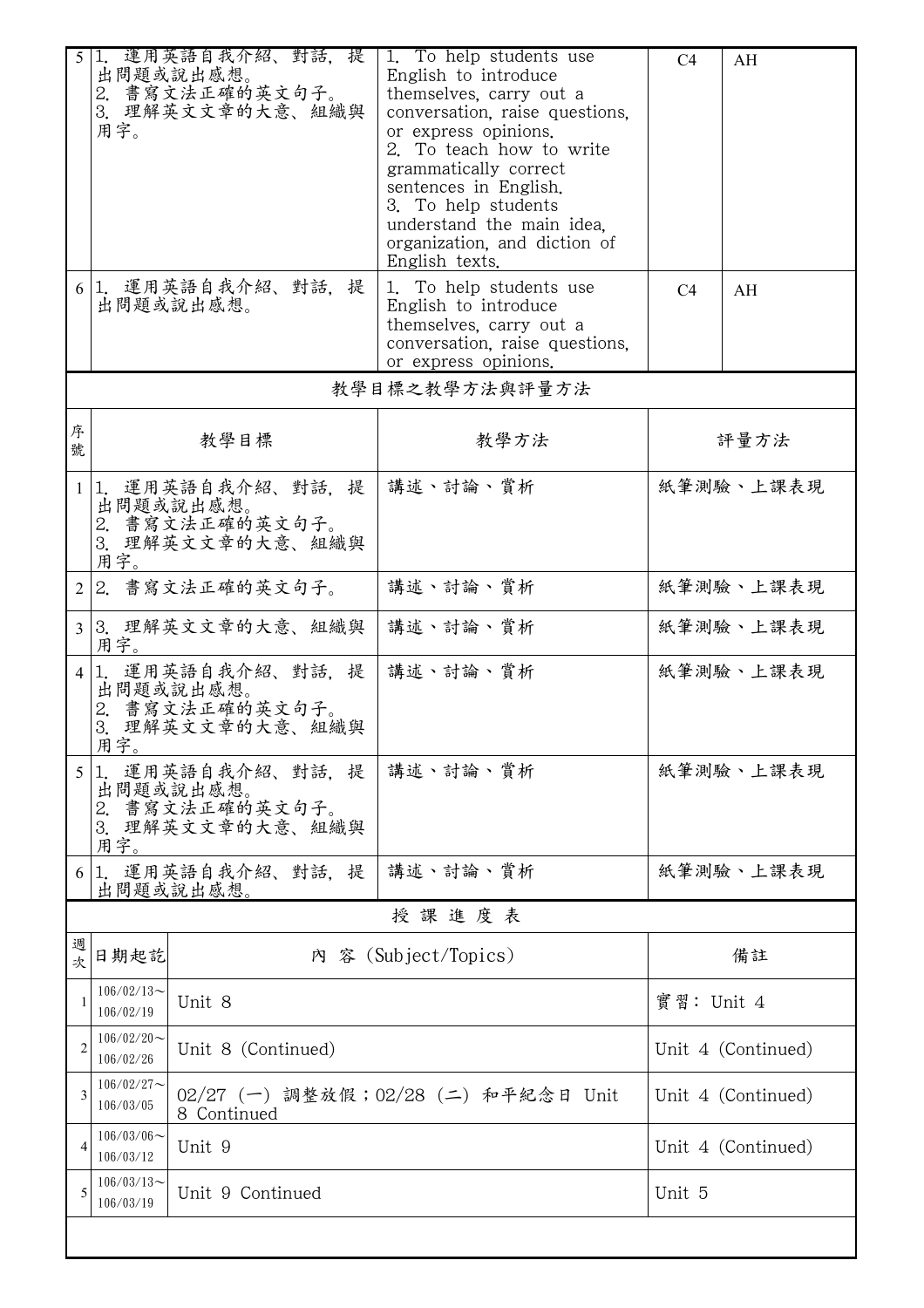| 6           | $106/03/20$ ~<br>106/03/26                                                                 | Unit 10                                                                                                                                                                                                                           | Unit 5 (Continued)                              |  |
|-------------|--------------------------------------------------------------------------------------------|-----------------------------------------------------------------------------------------------------------------------------------------------------------------------------------------------------------------------------------|-------------------------------------------------|--|
| 7           | $106/03/27$ ~<br>106/04/02                                                                 | Unit 10 (Continued)                                                                                                                                                                                                               | Unit 5 (Continued                               |  |
| 8           | $106/04/03$ ~<br>106/04/09                                                                 | 04/03.04/04 (放假) 04/05-04/07 (五) 教學行政觀<br>摩日                                                                                                                                                                                      | Apr. $3-7$ , Spring<br>Break, No Class          |  |
| 9           | $106/04/10$ ~<br>106/04/16                                                                 | Review                                                                                                                                                                                                                            | 英文能力測<br>驗 $(-)$ English<br>Proficiency Test I  |  |
| 10          | $106/04/17$ ~<br>106/04/23                                                                 | 期中考試週                                                                                                                                                                                                                             |                                                 |  |
| 11          | $106/04/24$ ~<br>106/04/30                                                                 | Unit 11                                                                                                                                                                                                                           | Unit <sub>5</sub> (Continued)                   |  |
| 12          | $106/05/01$ ~<br>106/05/07                                                                 | Unit 11 (Continued)                                                                                                                                                                                                               | Unit 6                                          |  |
| 13          | $106/05/08$ ~<br>106/05/14                                                                 | Unit 12                                                                                                                                                                                                                           | Unit 6 continued                                |  |
| 14          | $106/05/15$ ~<br>106/05/21                                                                 | Unit 12 (Continued)                                                                                                                                                                                                               | Unit 6 continued                                |  |
| 15          | $106/05/22$ ~<br>106/05/28                                                                 | Unit 13                                                                                                                                                                                                                           | Unit 6 continued                                |  |
| 16          | $106/05/29$ ~<br>106/06/04                                                                 | Unit 13 (Continued)端午節(5/30Tuesday)                                                                                                                                                                                               | Review<br>(05/29 (一) 調整放<br>假;05/30 (二) 端午<br>節 |  |
| 17          | $106/06/05$ ~<br>106/06/11                                                                 | Review                                                                                                                                                                                                                            | Lab Final Exam Week                             |  |
| 18          | $106/06/12$ ~<br>106/06/18                                                                 | 期末考試週                                                                                                                                                                                                                             |                                                 |  |
| 修課應<br>注意事項 |                                                                                            | 根據淡江大學學則第三十八條:學生經核准請假而缺席者為缺課,未經請假或請假<br>未准而缺席者為曠課、缺課及曠課之處理規定如下:<br>曠課一小時,作缺課二小時論。<br>學生對某一科目之缺課總時數達該科全學期授課時數三分之一,經該科教師<br>二、<br>通知教務處時即不准參加該科目之考試,該科目學期成績以零分計算。<br>此規則適用於正課和實習課<br>英文實習只要缺課6次,縱使小考和聽力測驗有參加並有成績,最後實習成績總分亦<br>以零分計算 |                                                 |  |
|             | 電腦、投影機<br>教學設備                                                                             |                                                                                                                                                                                                                                   |                                                 |  |
|             | 教材課本                                                                                       | Core Nonfiction Reading 3 by Stephanie Alexander and Liana Robinson<br>Q: Skills for Success, Listening and Speaking 2, 2nd Edition by Margaret<br><b>Brooks</b>                                                                  |                                                 |  |
| 參考書籍        |                                                                                            | 《話說淡水》 Let's Talk about Tamsui by Tamkang University Press                                                                                                                                                                        |                                                 |  |
|             | 批改作業<br>篇數                                                                                 | 篇(本欄位僅適用於所授課程需批改作業之課程教師填寫)                                                                                                                                                                                                        |                                                 |  |
|             | ◆出席率: 10.0 % ◆平時評量:20.0 % ◆期中評量:20.0 %<br>學期成績<br>◆期末評量: 30.0 %<br>計算方式<br>◆其他〈實習〉: 20.0 % |                                                                                                                                                                                                                                   |                                                 |  |
|             |                                                                                            |                                                                                                                                                                                                                                   |                                                 |  |